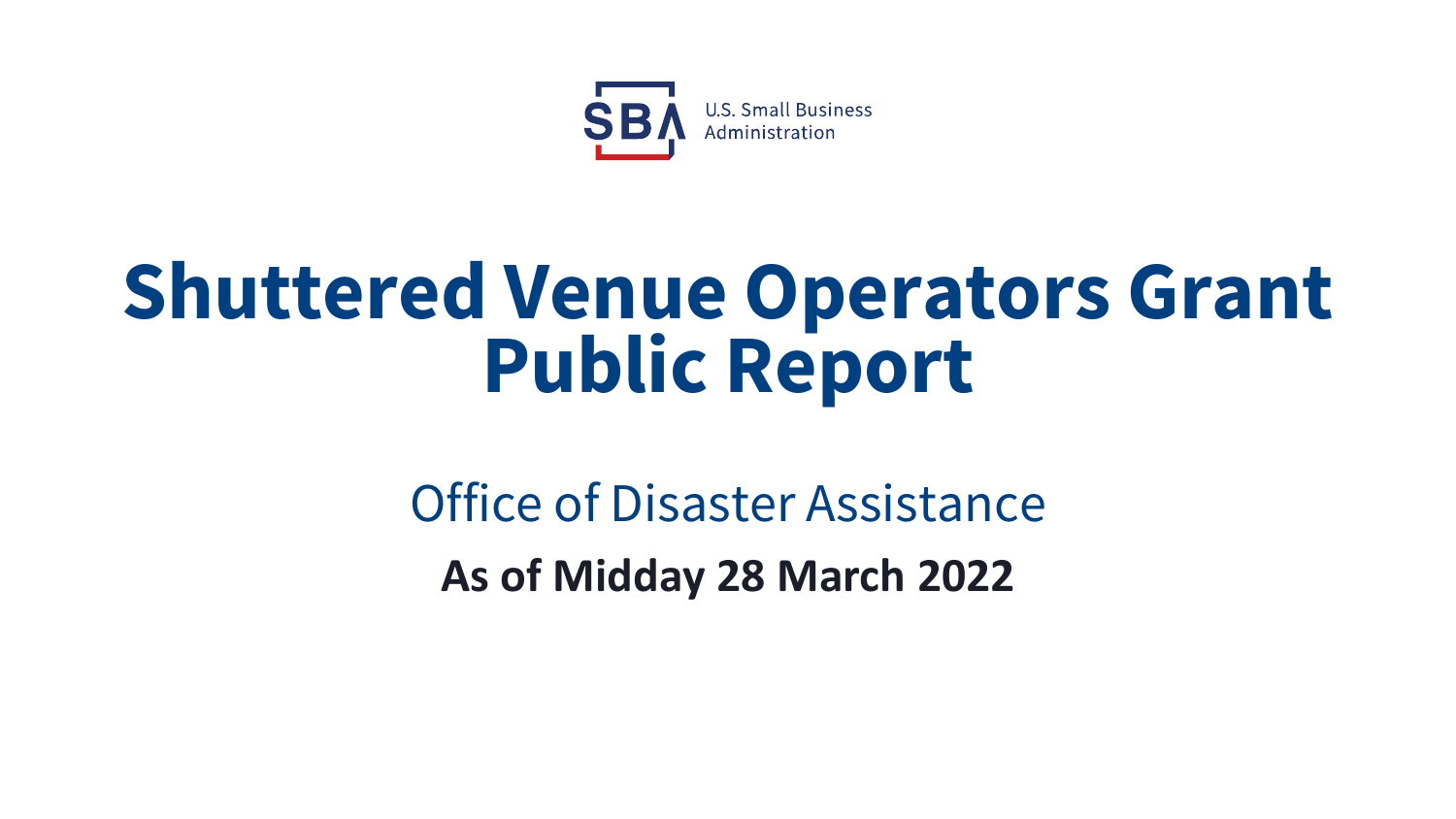## **SVOG Overview**

| <b>Total \$ Grants</b> | <b>Total \$ Grants</b> |
|------------------------|------------------------|
| <b>Awarded</b>         | <b>Disbursed</b>       |
| \$14.25bn              | \$14.19bn              |

| <b>INITIAL &amp; RECONSIDERATION</b> |                                            |           |                                                  |  |  |
|--------------------------------------|--------------------------------------------|-----------|--------------------------------------------------|--|--|
| <b>Submitted</b>                     | <b>Grant Applications # Grants Awarded</b> |           | <b>\$ Grants Awarded   \$ Grants Disbursed  </b> |  |  |
| 17.637                               | 12.913                                     | \$10.97bn | \$10.94bn                                        |  |  |

#### **SUPPLEMENTAL**

|       | # Grants Awarded   \$ Grants Awarded   \$ Grants Disbursed |          |
|-------|------------------------------------------------------------|----------|
| 9.247 | \$3.28bn                                                   | \$3.25bn |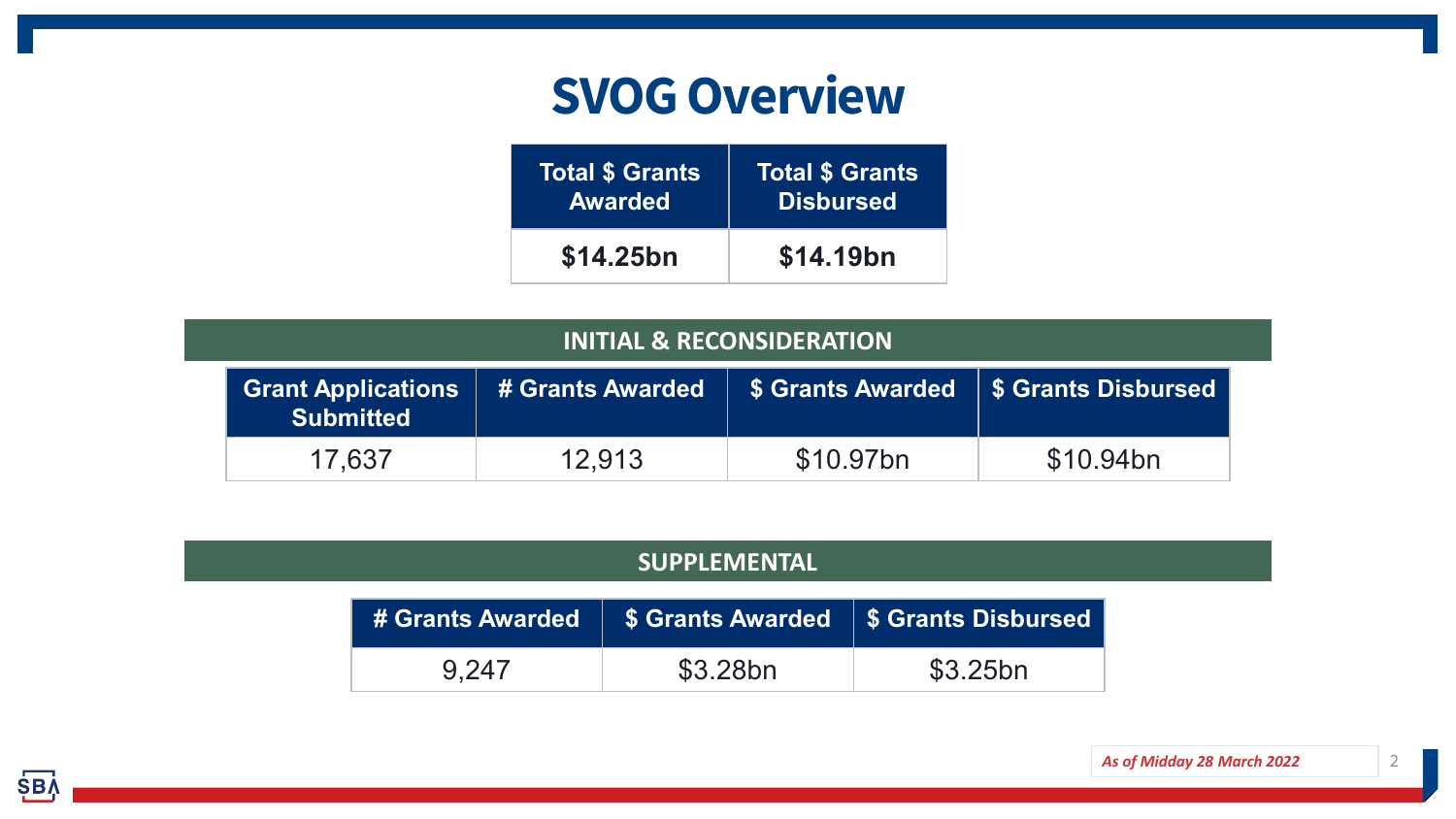## **SVOG Awards by Venue Type**

#### **INITIAL & RECONSIDERATION**

| <b>Live Venue</b><br><b>Operators or</b><br><b>Promoters</b> | <b>Live</b><br><b>Performing</b><br>Arts Org.<br><b>Operators</b> | <b>Talent</b><br><b>Representatives</b> | <b>Motion Picture</b><br><b>Theater</b><br><b>Operators</b> | <b>Museum</b><br><b>Operators</b> | <b>Theatrical</b><br><b>Producers</b> |
|--------------------------------------------------------------|-------------------------------------------------------------------|-----------------------------------------|-------------------------------------------------------------|-----------------------------------|---------------------------------------|
| 4,800                                                        | 3,350                                                             | 1,389                                   | 1.611                                                       | 815                               | 948                                   |

| <b>SUPPLEMENTAL</b>                                          |                                                                   |                                         |                                                             |                                   |                                       |
|--------------------------------------------------------------|-------------------------------------------------------------------|-----------------------------------------|-------------------------------------------------------------|-----------------------------------|---------------------------------------|
| <b>Live Venue</b><br><b>Operators or</b><br><b>Promoters</b> | <b>Live</b><br><b>Performing</b><br>Arts Org.<br><b>Operators</b> | <b>Talent</b><br><b>Representatives</b> | <b>Motion Picture</b><br><b>Theater</b><br><b>Operators</b> | <b>Museum</b><br><b>Operators</b> | <b>Theatrical</b><br><b>Producers</b> |
| 3,513                                                        | 2,473                                                             | 988                                     | 1,200                                                       | 317                               | 756                                   |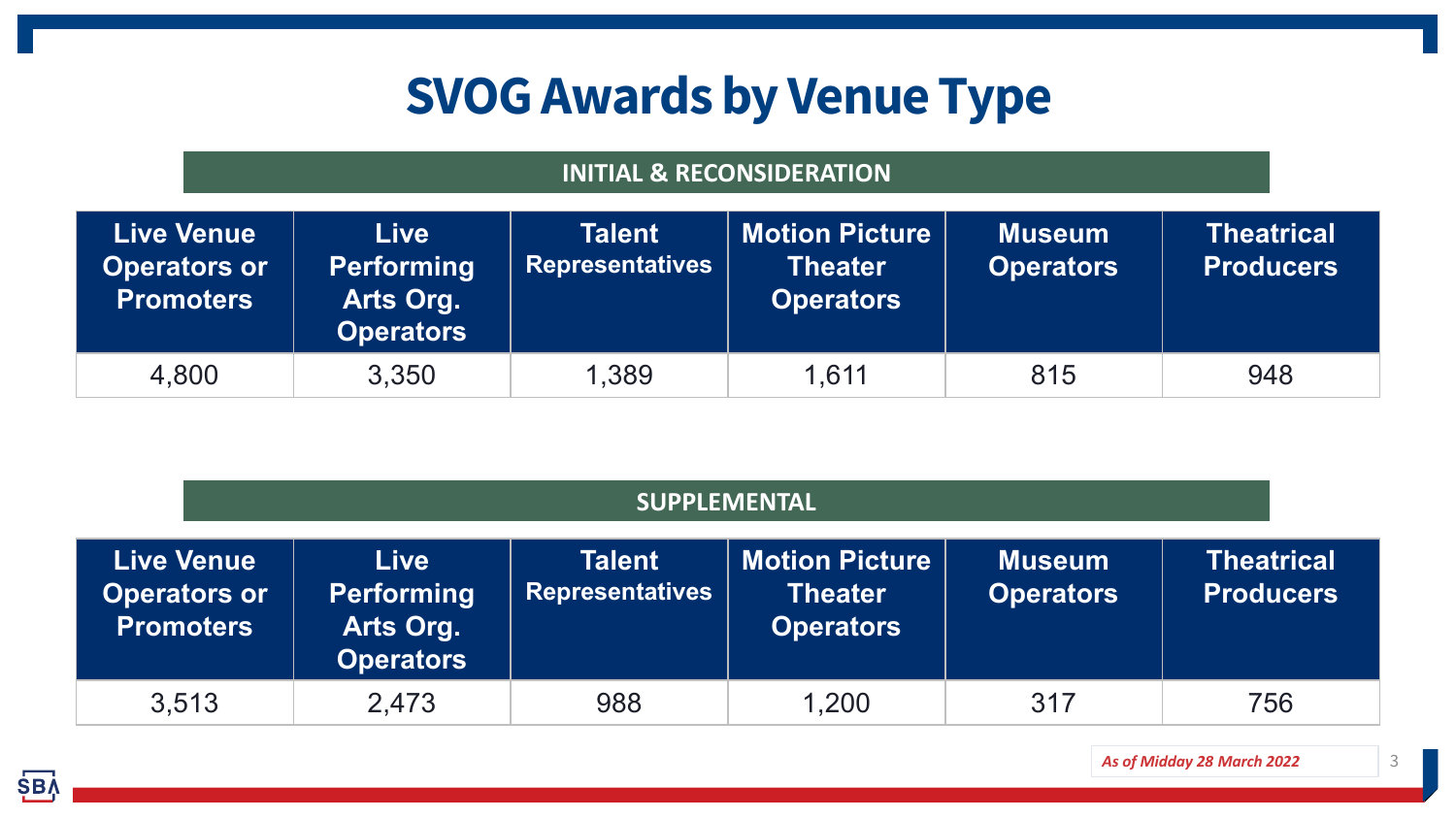## **SVOG Initial and Supplemental Awards by State**

| <b>State</b> | <b>Total \$ Grants</b><br><b>Awarded</b> | # Initial<br><b>Grants</b> | #Supplemental<br><b>Grants</b> | <b>State</b> | <b>Total \$ Grants</b><br><b>Awarded</b> | # Initial<br><b>Grants</b> | # Supplemental<br><b>Grants</b> |
|--------------|------------------------------------------|----------------------------|--------------------------------|--------------|------------------------------------------|----------------------------|---------------------------------|
| AK           | 17,543,857                               | 42                         | 30                             | IL           | 563,617,899                              | 499                        | 369                             |
| AL           | 77,102,830                               | 104                        | 54                             | IN           | 138, 129, 771                            | 170                        | 109                             |
| <b>AR</b>    | 53,889,538                               | 74                         | 50                             | <b>KS</b>    | 100,227,297                              | 115                        | 64                              |
| <b>AZ</b>    | 272,760,113                              | 203                        | 150                            | KY           | 91,623,923                               | 116                        | 70                              |
| <b>CA</b>    | 2,260,386,404                            | 1,929                      | 1,487                          | LA           | 176,742,697                              | 174                        | 118                             |
| <b>CO</b>    | 242,644,490                              | 278                        | 204                            | MA           | 403,766,897                              | 330                        | 261                             |
| <b>CT</b>    | 149,925,311                              | 155                        | 122                            | MD           | 223,312,557                              | 169                        | 134                             |
| DC           | 87,877,322                               | 78                         | 59                             | ME           | 51,477,608                               | 93                         | 60                              |
|              |                                          |                            |                                | MI           | 355,037,986                              | 289                        | 222                             |
| DE           | 32,556,098                               | 36                         | 25                             | MN           | 271,370,560                              | 252                        | 190                             |
| FL           | 889,802,216                              | 741                        | 467                            | <b>MO</b>    | 239,635,284                              | 228                        | 140                             |
| <b>GA</b>    | 243,492,324                              | 320                        | 218                            | <b>MS</b>    | 19,352,700                               | 47                         | 28                              |
| GU           | 20,061,410                               | 12                         | 10 <sup>°</sup>                | MT           | 20,701,070                               | 59                         | 32                              |
| ΗI           | 142,846,785                              | 78                         | 60                             | NC           | 285,709,192                              | 329                        | 246                             |
| IA           | 93,921,658                               | 136                        | 89                             | ND           | 35,003,306                               | 34                         | 16                              |
| ID           | 54,793,254                               | 58                         | 40                             |              |                                          |                            | As of Midday 28 March 2022      |

**SBA**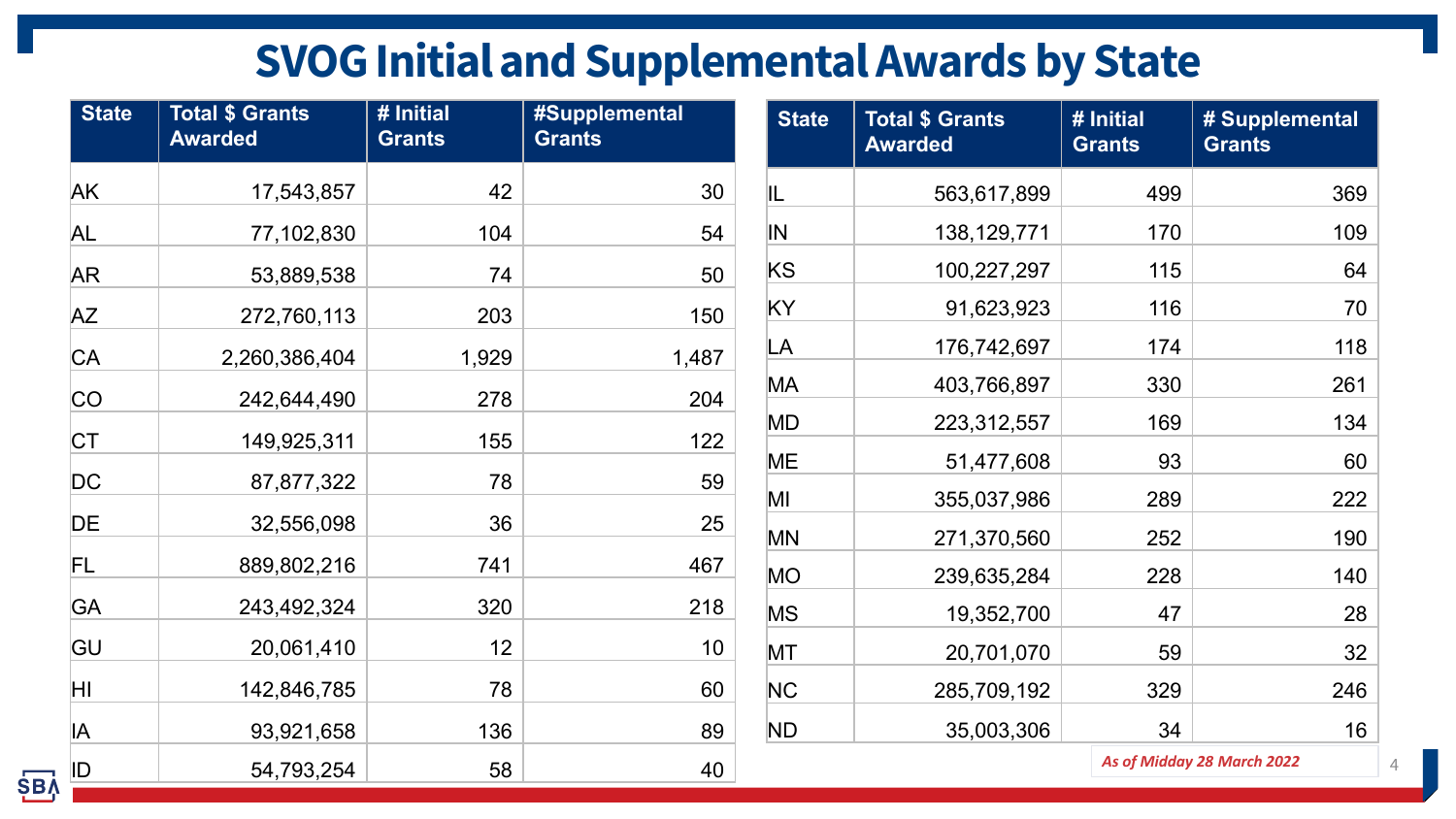### **SVOG Initial and Supplemental Awards by State**

| <b>State</b>   | <b>Total \$ Grants</b><br><b>Awarded</b> | # Initial<br><b>Grants</b> | # Supplemental<br><b>Grants</b> |
|----------------|------------------------------------------|----------------------------|---------------------------------|
| <b>NE</b>      | 81,926,508                               | 86                         | 53                              |
| <b>NH</b>      | 40,058,769                               | 60                         | 46                              |
| NJ             | 245,940,374                              | 262                        | 203                             |
| <b>NM</b>      | 62,459,193                               | 90                         | 63                              |
| <b>NV</b>      | 248,366,618                              | 222                        | 171                             |
| NY             | 2,051,297,596                            | 1,468                      | 1,143                           |
| ЮH             | 389,544,863                              | 388                        | 250                             |
| <b>OK</b>      | 95,897,538                               | 105                        | 64                              |
| <b>OR</b>      | 210,473,688                              | 258                        | 214                             |
| PA             | 429,887,093                              | 436                        | 322                             |
| PR             | 86,859,055                               | 70                         | 44                              |
| R <sub>l</sub> | 40,466,681                               | 51                         | 36                              |
| SC             | 84,968,959                               | 120                        | 68                              |
| <b>SD</b>      | 17,301,458                               | 38                         | 22                              |

| <b>State</b> | <b>Total \$ Grants</b><br><b>Awarded</b> | # Initial<br><b>Grants</b> | # Supplemental<br><b>Grants</b> |
|--------------|------------------------------------------|----------------------------|---------------------------------|
| ΤN           | 365,756,462                              | 310                        | 197                             |
| TX           | 1,144,664,245                            | 751                        | 473                             |
| UT           | 164,068,979                              | 114                        | 67                              |
| VA           | 211,978,929                              | 224                        | 152                             |
| VI           | 1,252,970                                | 2                          | 2                               |
| VT           | 29,944,852                               | 65                         | 46                              |
| WA           | 315,259,780                              | 335                        | 271                             |
| WI           | 230, 161, 640                            | 236                        | 171                             |
| WV           | 45,799,895                               | 41                         | 26                              |
| WY           | 36,851,568                               | 33                         | 19                              |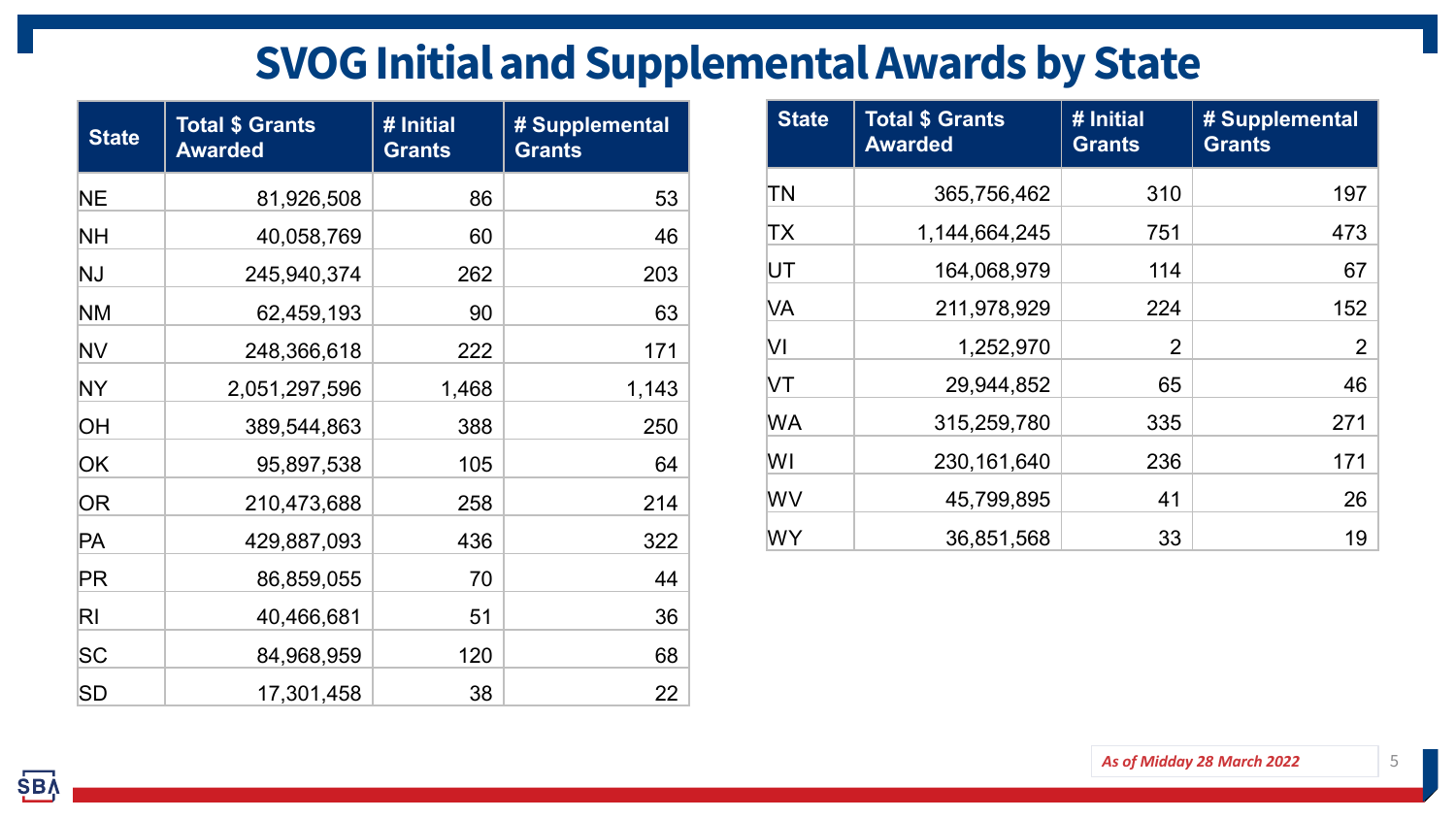### **SVOG Initial and Supplemental Awards by Business Size**

#### **INITIAL**

| <b>10 or Fewer</b> | 11-50 | 51-100 | 101-500 | More than<br>500 |
|--------------------|-------|--------|---------|------------------|
| 8,308              | 3,407 | 579    | 508     | 111              |

| <b>SUPPLEMENTAL</b> |       |        |         |                  |  |  |
|---------------------|-------|--------|---------|------------------|--|--|
| <b>10 or Fewer</b>  | 11-50 | 51-100 | 101-500 | More than<br>500 |  |  |
| 6,020               | 2,450 | 407    | 299     | 71               |  |  |